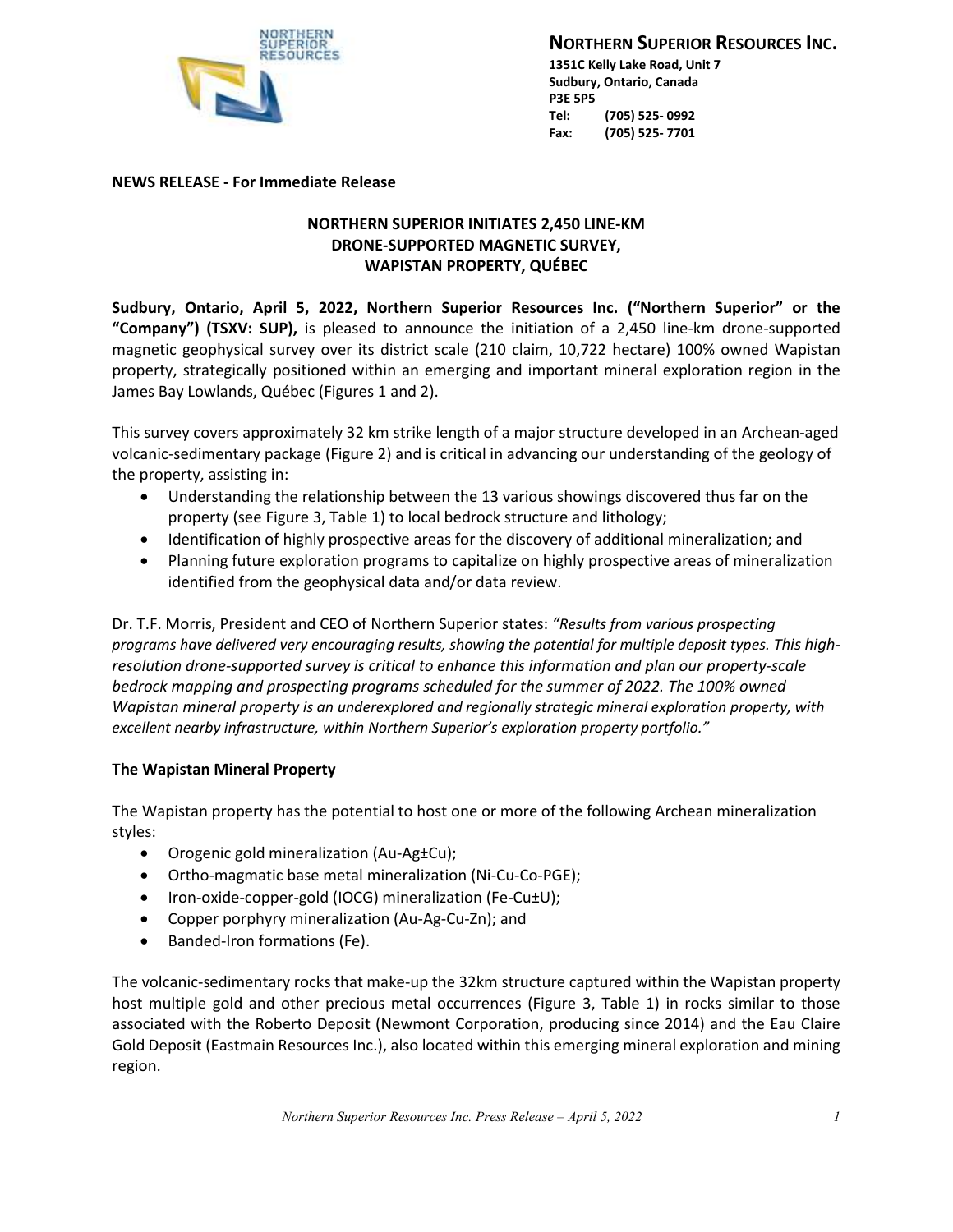The prospecting programs completed over two weeks in the fall of 2018 lead to the discovery of four new mineral showings (*see* Northern Superior press release January 29, 2019). The potential of the property is highlighted by excellent gold, silver, copper, zinc and lead assays including (Table 1): **1.42g/t gold over 1m** (channel, ThreeGold Zone A); **15.4g/t silver over 3.05m** (chip, Lac Shabudowan); **7.09% copper over 3.05m** (chip, Lac Sabudowan); **760g/t nickel** (grab, Poplar); **5.87% zinc over 0.61m** (channel, Anomalie 3- 40); and **0.55% lead over 0.61m** (Channel, Anomalie 3-40).



**Figure 1:** The Wapistan property is situated within an emerging and important mineral exploration region in the James Bay Lowlands, Québec, hosting several recent mineral discoveries and developments.



**Figure 2:** Area covered by the current, high-resolution UAV, drone supported magnetic survey. The survey includes 2,450 line kms flown between 15- 30m above ground level. The area is easily accessible by highway with hydro lines either crossing the property or in proximity to it.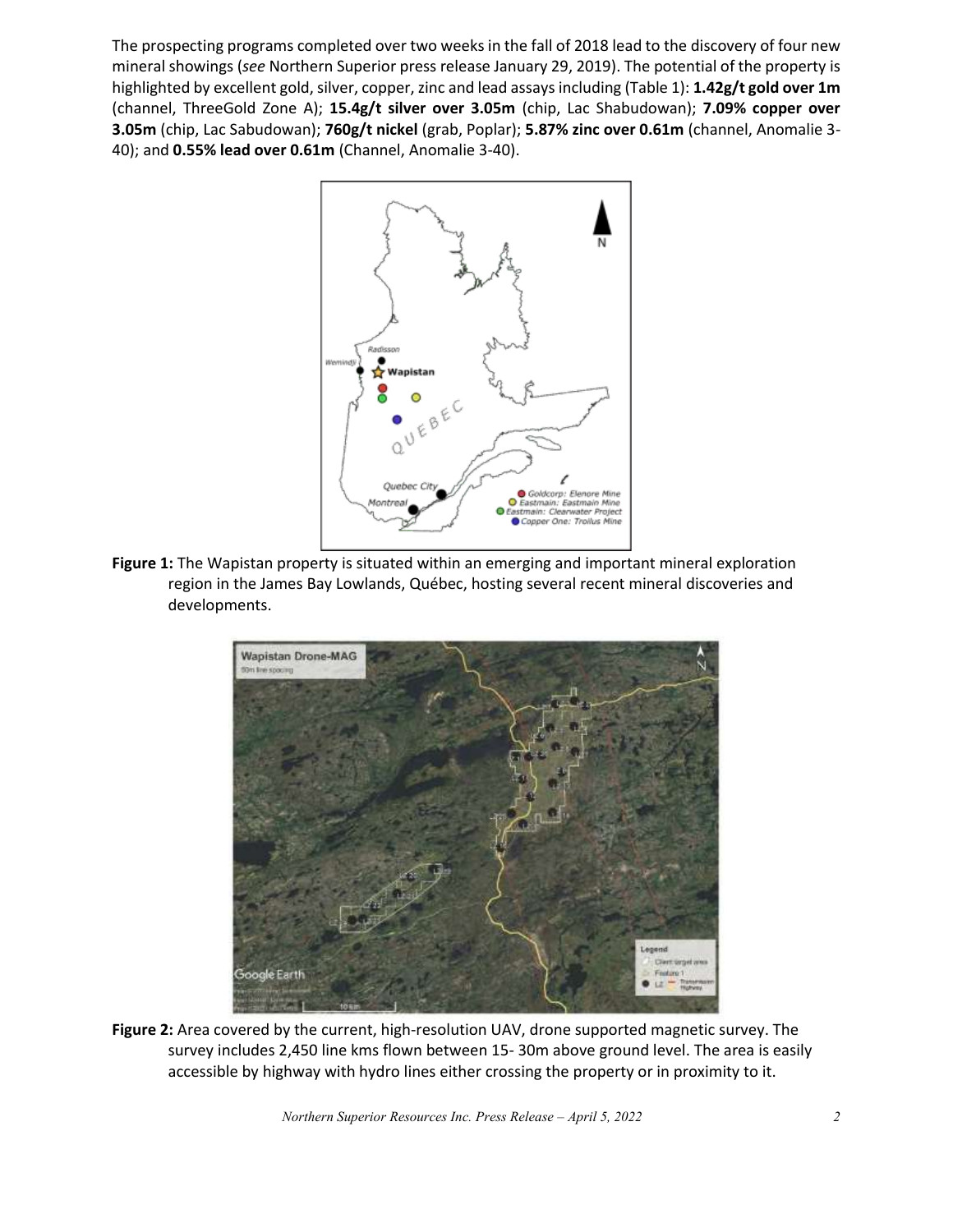

**Figure 3:** Location of reported mineral occurrences on Northern Superior's 100% owned Wapistan property.

## **About Northern Superior Resources Inc.**

The Wapistan mineral property is one of four key mineral properties 100% owned by Northern Superior. The Company's three other properties (TPK, Croteau Est and Lac Surprise) also represent regional scale exploration opportunities (*see* Northern Superior Corporate Presentation, [www.nsuperior.com\)](http://www.nsuperior.com/).

Northern Superior is a reporting issuer in British Columbia, Alberta, Ontario and Québec, and trades on the TSX Venture Exchange under the symbol SUP, and the OTCQB Venture Market under the symbol NSUPF.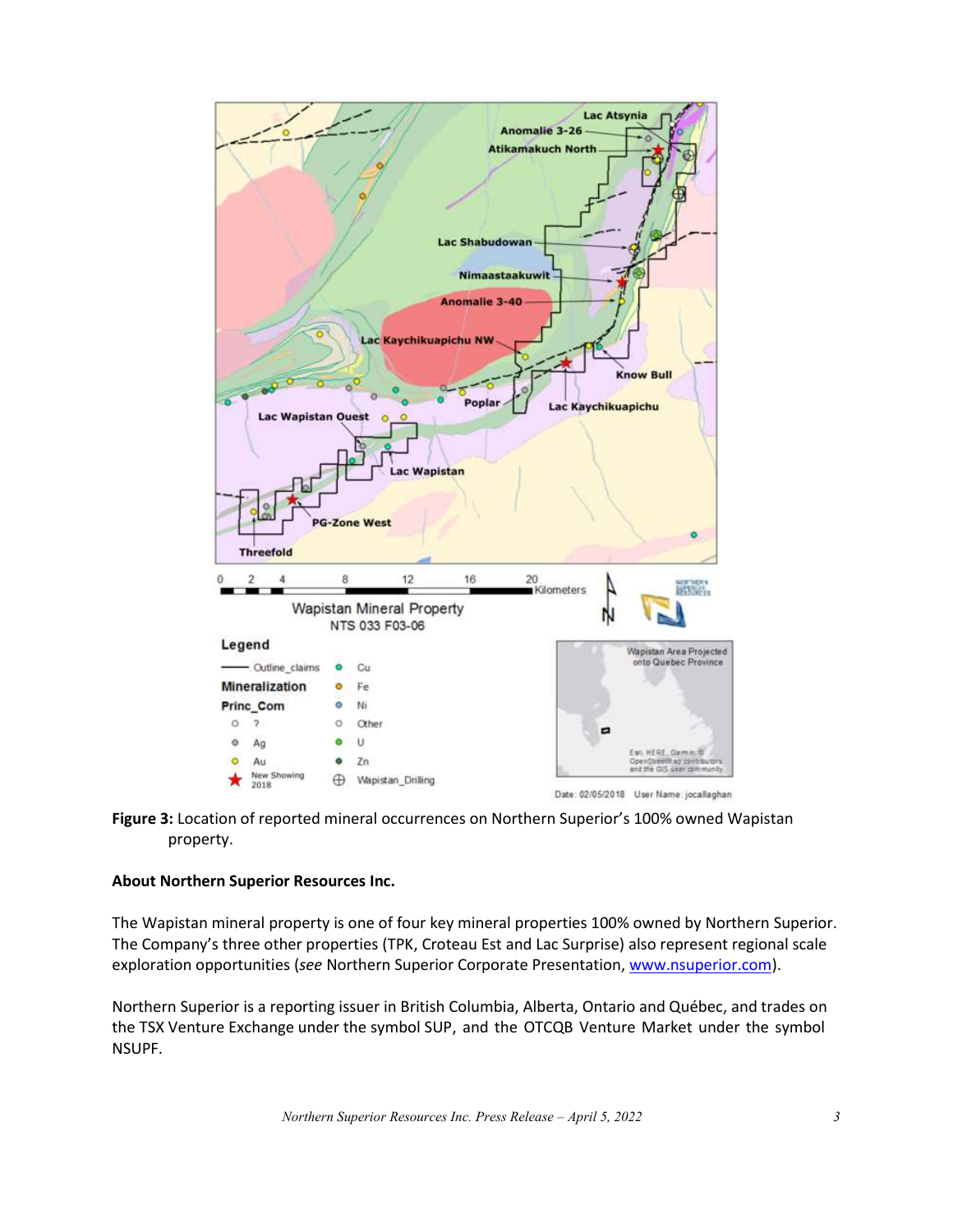| <b>Historic</b>        | <b>Location, UTM</b> |                 |      | Related                                                    | Sample      | Publication      | <b>Publication</b> |
|------------------------|----------------------|-----------------|------|------------------------------------------------------------|-------------|------------------|--------------------|
| <b>Showings</b>        | <b>Easting</b>       | <b>Northing</b> | Zone | <b>Assay Values</b>                                        | <b>Type</b> | <b>Source</b>    | <b>Number</b>      |
| Threegold-ZoneA        | 317957               | 5888253         | 18   | 15.8 ppm Ag, 450 ppb Au                                    | Grab        | Sigeom           | GM 57565           |
|                        |                      |                 |      | $2.5$ g/t Ag                                               | Grab        | Sigeom           | GM 57565           |
|                        |                      |                 |      | 15.4 g/t Ag, 1.42 g/t Au/ 1m                               | Channel     | Sigeom           | GM 63775           |
| Lac Wapistan-<br>Ouest | 324958               | 5892463         | 18   | $>1$ g/t Au                                                | Grab        | Sigeom           | GM 49933           |
|                        |                      |                 |      | $1.4$ g/t Au                                               | Grab        | Sigeom           | GM 50181           |
| Lac Wapistan           | 326576               | 5892416         | 18   | 1.8% Cu, 0.31 g/t Au                                       | Grab        | Sigeom           | GM 49086           |
| Poplar                 | 335330               | 5896054         | 18   | 1850 ppm Cu, 752 ppm Ni, 5.6 g/t Ag                        | Grab        | Sigeom           | GM 57920           |
|                        |                      |                 |      | 5.2 g/t Ag / 0.3m                                          | Chip        | Sigeom           | GM 57920           |
|                        |                      |                 |      | 4.9 g/t Ag/0.6m incl. 5.5 g/t Ag/0.3m                      | Chip        | Sigeom           | GM 57920           |
|                        |                      |                 |      | 5.2 g/t Ag/ 1.5m incl. 7 g/t Ag/0.3m                       | Chip        | Sigeom           | GM 57920           |
|                        |                      |                 |      | 600ppm Cu, 500ppm Pb, 230 ppm Zn, 316ppm Ni, 7.2 g/t<br>Ag | Grab        | Sigeom           | GM 57920           |
|                        |                      |                 |      | 720ppm Cu, 600ppm Pb, 269ppm Zn, 760ppm Ni, 6.6 g/t<br>Ag  | Grab        | Sigeom           | GM 57920           |
| Know Bull              | 340126               | 5898841         | 18   | 8260 ppm Cu                                                | Grab        | Sigeom           | GM 59618           |
|                        |                      |                 |      |                                                            |             |                  | GM 59625           |
| Anomalie 3-40          | 341569               | 5901741         | 18   | 5.87% Zn, 0.55% Pb, 21.26 g/t Ag, 1.03 g/t Au / 0.61m      | Channel     | Sigeom           | GM 10200           |
| Lac Shabudowan         | 342361               | 5905245         | 18   | 7.19% Cu, 15.4 g/t Ag / 3.05m                              | Chip        | Sigeom           | GM 10200           |
| Anomalie 4-26          | 343285               | 5912170         | 18   | $8.23$ g/t Ag                                              | Grab        | Sigeom           | GM 10200           |
| Lac Atsynia            | 345768               | 5911029         | 18   | 21.94 g/t Ag                                               | Grab        | Sigeom           | GM 10200           |
| <b>New Showings</b>    |                      |                 |      |                                                            |             |                  |                    |
| PG-Zone West           | 320566               | 5889358         | 18   | 0.18 g/t Au, 0.51 g/t Ag, 938 ppm Cu                       | Grab        | NSR-2018 Program |                    |
| Lac<br>Kaychikuapichu  | 337712               | 5898024         | 18   | $0.11$ g/t Ag                                              | Grab        | NSR-2018 Program |                    |
| Nimaastaakuwit         | 341574               | 5903138         | 18   | 0.05 g/t Au, 23.63 g/t Ag, 2660 ppm Cu                     | Grab        | NSR-2018 Program |                    |
| Atikamakuch N          | 343900               | 5911307         | 18   | 0.06 g/t Au, 1.37 g/t Ag, 1700 ppm Cu                      | Grab        | NSR-2018 Program |                    |

**Table 1:** Reported mineral occurrences, newly discovered showings, Northern Superior's 100% owned Wapistan property. *Please refer to Figure 3 for location of the mineral occurrences listed in this Table.*

The Company's Qualified Person ("QP") for the Wapistan property is Sarah Dean (P.Geo.). As the QP for the Wapistan property, Sarah Dean has approved information disclosed in this press release.

For further information please visit the Company's website at www.nsuperior.com or contact:

Thomas F. Morris P.Geo., PhD., FGAC President and CEO Tel: (705) 525 ‐0992 Fax: (705) 525 ‐7701 e‐mail: info@nsuperior.com www.nsuperior.com